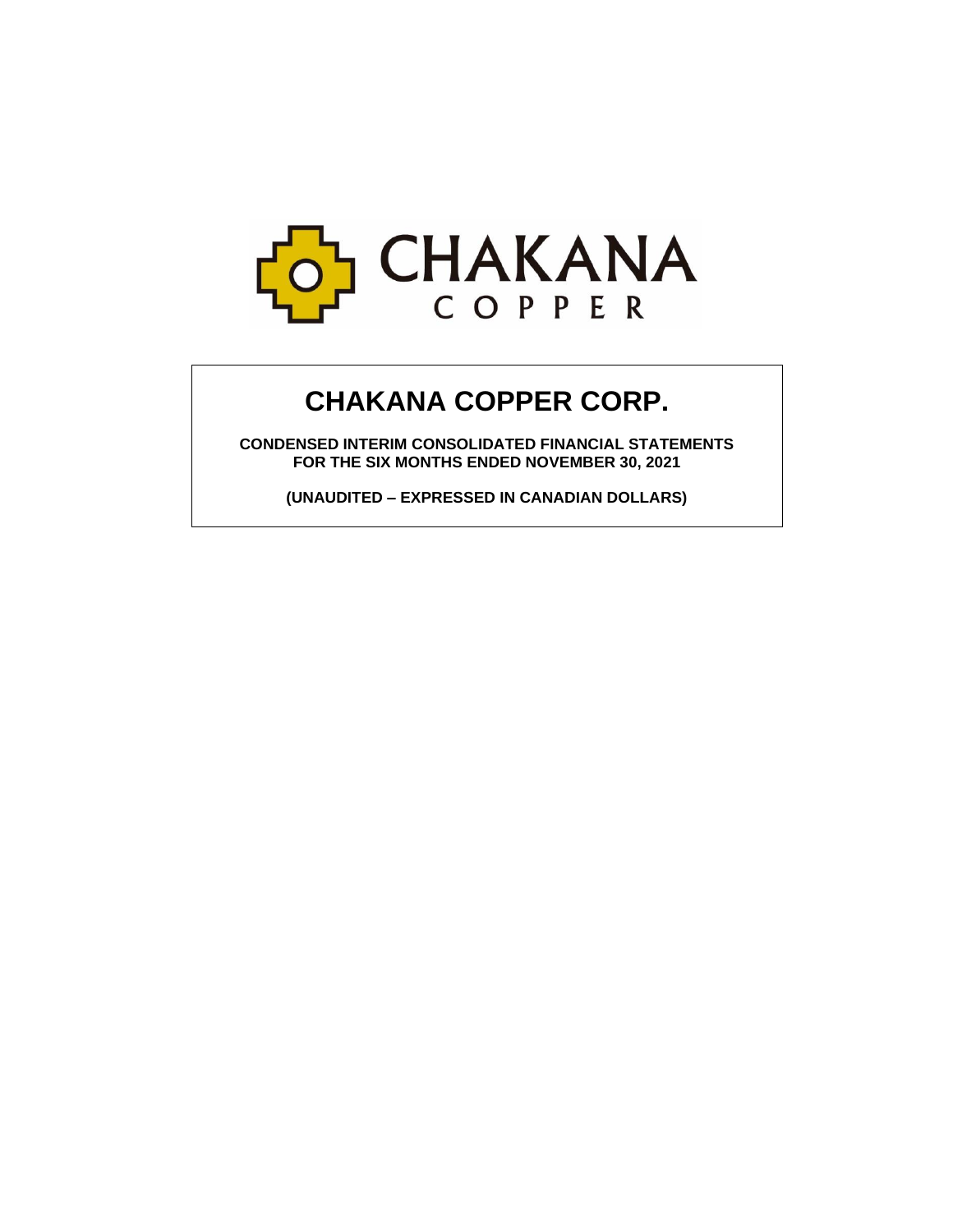# **NOTICE OF NO AUDITOR REVIEW OF CONDENSED INTERIM FINANCIAL STATEMENTS**

Under National Instrument 51-102, Part 4, subsection 4.3(3) (a), if an auditor has not performed a review of the unaudited condensed interim financial statements; they must be accompanied by a notice indicating that the financial statements have not been reviewed by an auditor.

The accompanying unaudited condensed interim consolidated financial statements of Chakana Copper Corp. (the "Corporation") have been prepared by and are the responsibility of the Corporation's management. The unaudited condensed interim consolidated financial statements are prepared in accordance with International Financial Reporting Standards and reflect management's best estimates and judgment based on information currently available.

The Corporation's independent auditor has not performed a review of these condensed interim consolidated financial statements.

January 27, 2022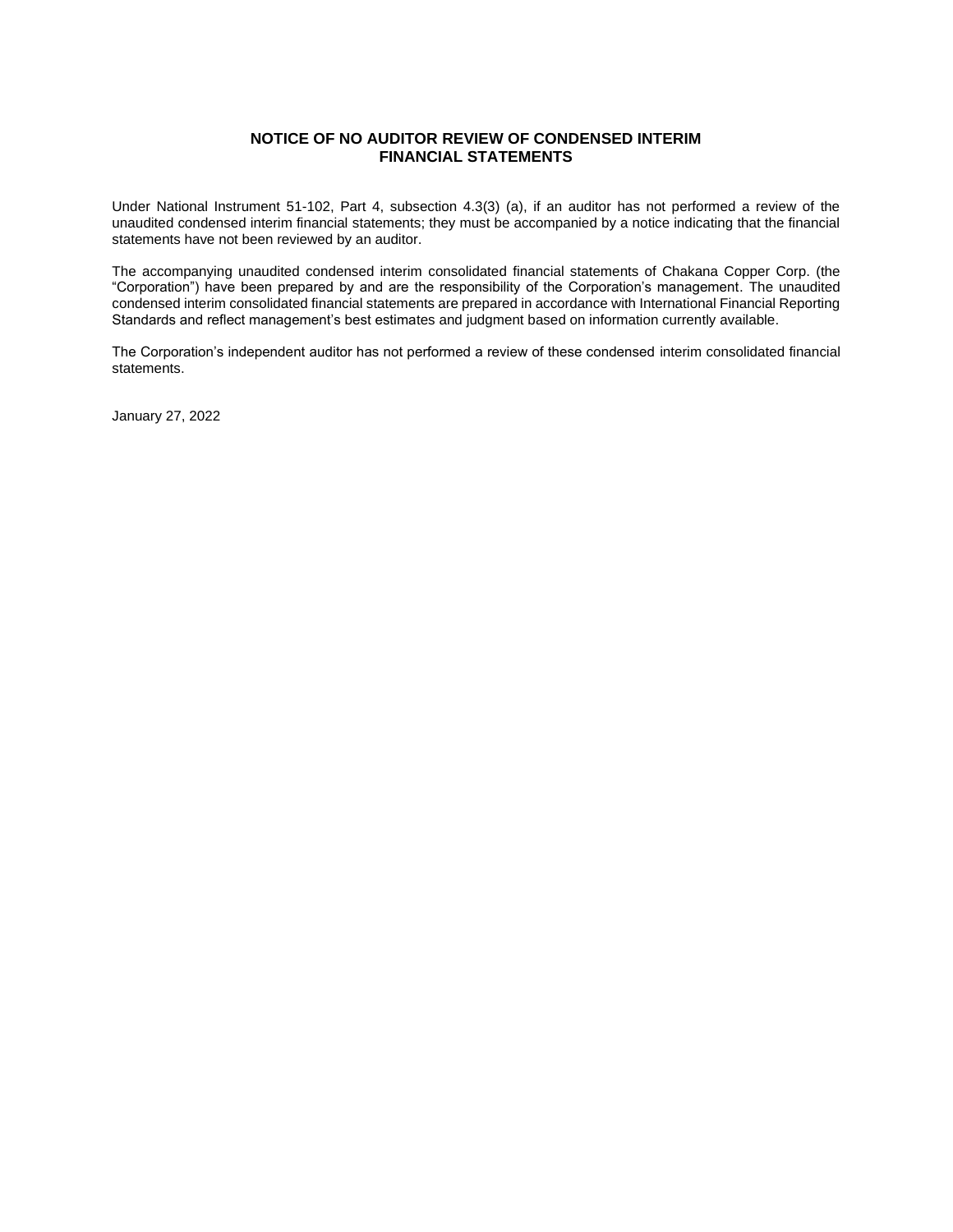#### **CHAKANA COPPER CORP. CONDENSED INTERIM CONSOLIDATED STATEMENTS OF FINANCIAL POSITION AS AT NOVEMBER 30, 2021 (UNAUDITED) AND MAY 31, 2021** *(Expressed in Canadian Dollars)*

**November 30, 2021 (Unaudited) May 31, 2021 (Audited) ASSETS Current Assets** Cash and cash equivalents **being the cash of the Cash and cash equivalents being the cash of the cash of the cash of the cash of the cash of the cash of the cash of the cash of the cash of the cash of the cash of the cas** Prepaids and other current assets 177,347 228,979 3,515,573 8,904,769 **Non-current Assets** Exploration and evaluation assets (Note 4)  $3,154,489$   $2,790,840$ <br>Property and equipment (Note 5)  $626,452$  937,745 Property and equipment (Note 5) and the set of the set of the set of the set of the set of the set of the set of the set of the set of the set of the set of the set of the set of the set of the set of the set of the set of Value-added tax receivable **Total Assets** \$ 8,081,032 \$ 13,191,670 **LIABILITIES AND SHAREHOLDERS' EQUITY Current Liabilities** Accounts payable and accrued liabilities (Note 12)  $\qquad \qquad$  \$ 605,293 \$ 1,246,461 Current portion of lease obligation (Note 6) 42,337 44,536 42,337 649,829 1,288,798 **Non-current Liabilities** Lease obligation (Note 6) 194,432 **Total Liabilities** 1,483,230 **Shareholders' Equity** Common shares (Note 7) 37,482,558 37,482,558 Stock option reserve (Note 7) 2,740,951 2,518,080 Accumulated other comprehensive income 616,096 616,096 303,035<br>Deficit (33,583,202) (28,595,233) Deficit (33,583,202) (28,595,233) **Total Shareholders' Equity** 7,256,403 11,708,440 **Total Liabilities and Shareholders' Equity** \$ 8,081,032 \$ 13,191,670

Contingency (Note 13)

#### **Approved on behalf of the Board of Directors**

*/s/ Tom Wharton /s/ Darren Devine*

Darren Devine, Director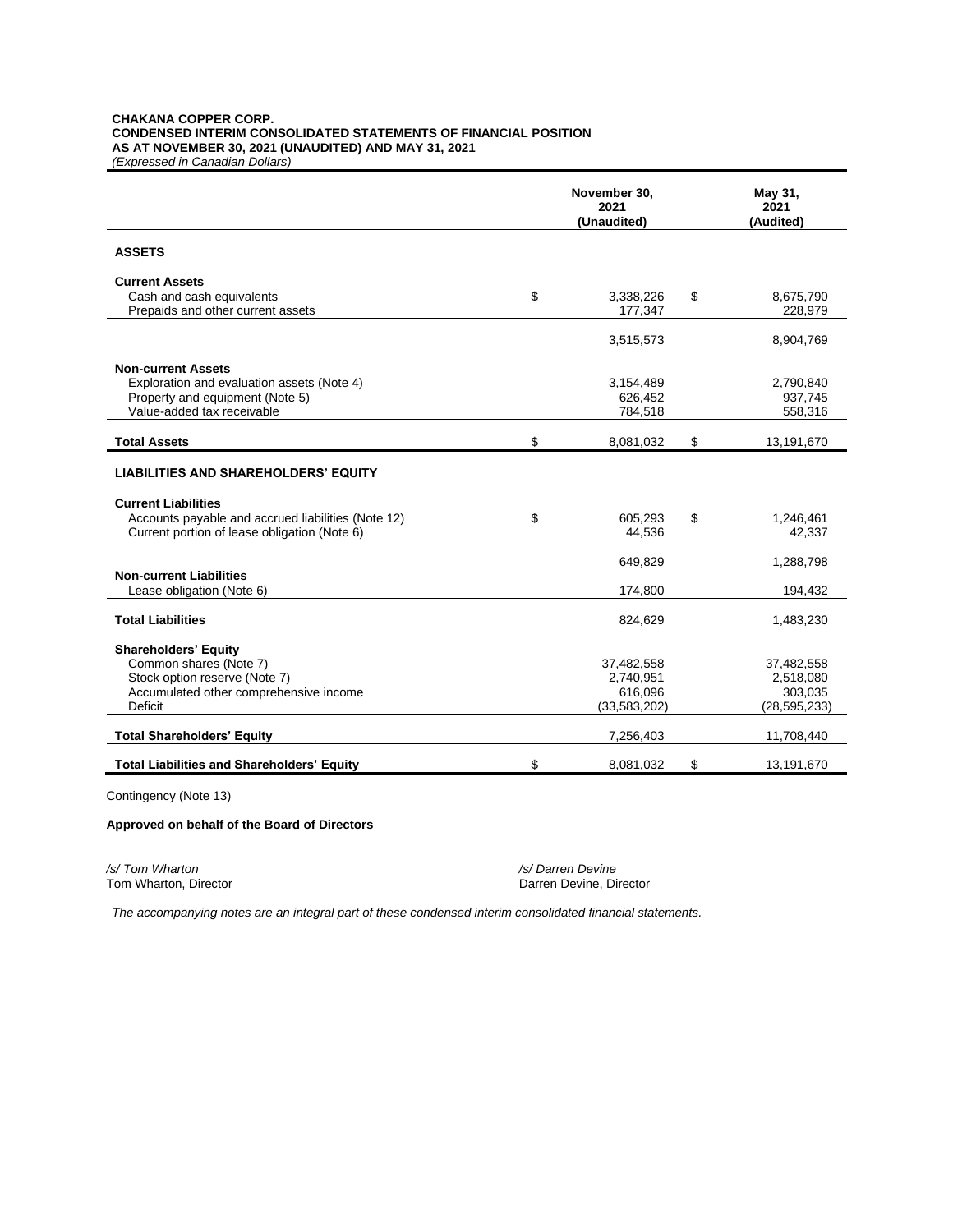# **CHAKANA COPPER CORP. CONDENSED INTERIM CONSOLIDATED STATEMENTS OF LOSS AND COMPREHENSIVE LOSS FOR THE SIX MONTHS ENDED NOVEMBER 30, 2021 AND NOVEMBER 30, 2020**

*(Unaudited – Expressed in Canadian Dollars)*

|                                                    | <b>Three Months</b><br><b>Ended</b><br>November 30,<br>2021 | <b>Three Months</b><br><b>Ended</b><br>November 30,<br>2020 |                  |    |             |                   |  |  |  |  |  | <b>Six Months</b><br><b>Ended</b><br>November 30,<br>2021 |  |  |  |  |  |  |  | <b>Six Months</b><br><b>Ended</b><br>November 30,<br>2020 |  |
|----------------------------------------------------|-------------------------------------------------------------|-------------------------------------------------------------|------------------|----|-------------|-------------------|--|--|--|--|--|-----------------------------------------------------------|--|--|--|--|--|--|--|-----------------------------------------------------------|--|
|                                                    |                                                             |                                                             |                  |    |             |                   |  |  |  |  |  |                                                           |  |  |  |  |  |  |  |                                                           |  |
| <b>OPERATING EXPENSES</b>                          | \$                                                          |                                                             |                  |    |             |                   |  |  |  |  |  |                                                           |  |  |  |  |  |  |  |                                                           |  |
| Consulting fees (Note 12)<br>Depreciation (Note 5) | 59,067<br>29,517                                            | \$                                                          | 47,527<br>24,330 | \$ | 125,420     | \$<br>114,783     |  |  |  |  |  |                                                           |  |  |  |  |  |  |  |                                                           |  |
| Exploration and evaluation                         |                                                             |                                                             |                  |    | 63,609      | 49,521            |  |  |  |  |  |                                                           |  |  |  |  |  |  |  |                                                           |  |
| expenditures (Note 8)                              | 1,255,496                                                   |                                                             | 1,421,820        |    | 3,614,679   | 1,857,478         |  |  |  |  |  |                                                           |  |  |  |  |  |  |  |                                                           |  |
| General and administrative                         | 99,190                                                      |                                                             | 97,759           |    | 187,159     | 170,048           |  |  |  |  |  |                                                           |  |  |  |  |  |  |  |                                                           |  |
| Investor relations                                 | 98,378                                                      |                                                             | 105,119          |    | 148,804     | 183,603           |  |  |  |  |  |                                                           |  |  |  |  |  |  |  |                                                           |  |
|                                                    | 60,838                                                      |                                                             | 61,034           |    | 86,839      | 100,128           |  |  |  |  |  |                                                           |  |  |  |  |  |  |  |                                                           |  |
| Legal and professional fees                        |                                                             |                                                             |                  |    |             |                   |  |  |  |  |  |                                                           |  |  |  |  |  |  |  |                                                           |  |
| Salaries and wages                                 | 65,900                                                      |                                                             | 68,673           |    | 134,175     | 151,710           |  |  |  |  |  |                                                           |  |  |  |  |  |  |  |                                                           |  |
| Stock-based compensation<br>(Note 7)               | 203,391                                                     |                                                             | 202,883          |    | 505,047     | 809,975           |  |  |  |  |  |                                                           |  |  |  |  |  |  |  |                                                           |  |
| Travel and meals                                   | 17,462                                                      |                                                             |                  |    | 17,461      | 1,649             |  |  |  |  |  |                                                           |  |  |  |  |  |  |  |                                                           |  |
|                                                    |                                                             |                                                             |                  |    |             |                   |  |  |  |  |  |                                                           |  |  |  |  |  |  |  |                                                           |  |
| <b>Operating Expenses</b>                          | (1,889,239)                                                 |                                                             | (2,029,145)      |    | (4,883,193) | (3,438,895)       |  |  |  |  |  |                                                           |  |  |  |  |  |  |  |                                                           |  |
|                                                    |                                                             |                                                             |                  |    |             |                   |  |  |  |  |  |                                                           |  |  |  |  |  |  |  |                                                           |  |
| Other                                              |                                                             |                                                             |                  |    |             |                   |  |  |  |  |  |                                                           |  |  |  |  |  |  |  |                                                           |  |
| Foreign exchange income (loss)                     | 25,339                                                      |                                                             | 84               |    | 23,541      | (17,020)          |  |  |  |  |  |                                                           |  |  |  |  |  |  |  |                                                           |  |
| Recovery of valued-added tax                       |                                                             |                                                             |                  |    |             |                   |  |  |  |  |  |                                                           |  |  |  |  |  |  |  |                                                           |  |
| previously written off                             |                                                             |                                                             |                  |    |             | 128,607           |  |  |  |  |  |                                                           |  |  |  |  |  |  |  |                                                           |  |
| Write-off leasehold                                |                                                             |                                                             |                  |    |             |                   |  |  |  |  |  |                                                           |  |  |  |  |  |  |  |                                                           |  |
| improvements                                       |                                                             |                                                             |                  |    | (410, 493)  |                   |  |  |  |  |  |                                                           |  |  |  |  |  |  |  |                                                           |  |
| Interest income                                    |                                                             |                                                             | 28,096           |    |             | 50,973            |  |  |  |  |  |                                                           |  |  |  |  |  |  |  |                                                           |  |
|                                                    |                                                             |                                                             |                  |    |             |                   |  |  |  |  |  |                                                           |  |  |  |  |  |  |  |                                                           |  |
|                                                    | 25,339                                                      |                                                             | 28,180           |    | (386, 952)  | 162,560           |  |  |  |  |  |                                                           |  |  |  |  |  |  |  |                                                           |  |
|                                                    |                                                             |                                                             |                  |    |             |                   |  |  |  |  |  |                                                           |  |  |  |  |  |  |  |                                                           |  |
| <b>Net Loss</b>                                    | (1,863,900)                                                 |                                                             | (2,000,965)      |    | (5,270,145) | (3,276,335)       |  |  |  |  |  |                                                           |  |  |  |  |  |  |  |                                                           |  |
| <b>Other Comprehensive Income</b>                  |                                                             |                                                             |                  |    |             |                   |  |  |  |  |  |                                                           |  |  |  |  |  |  |  |                                                           |  |
| (Loss)                                             |                                                             |                                                             |                  |    |             |                   |  |  |  |  |  |                                                           |  |  |  |  |  |  |  |                                                           |  |
| Foreign currency translation                       | 260,003                                                     |                                                             | (46, 931)        |    | 313,061     | (283, 974)        |  |  |  |  |  |                                                           |  |  |  |  |  |  |  |                                                           |  |
|                                                    |                                                             |                                                             |                  |    |             |                   |  |  |  |  |  |                                                           |  |  |  |  |  |  |  |                                                           |  |
| <b>Comprehensive Loss</b>                          | \$<br>(1,603,897)                                           | \$                                                          | (2,047,896)      | \$ | (4,957,084) | \$<br>(3,560,309) |  |  |  |  |  |                                                           |  |  |  |  |  |  |  |                                                           |  |
|                                                    |                                                             |                                                             |                  |    |             |                   |  |  |  |  |  |                                                           |  |  |  |  |  |  |  |                                                           |  |
| Basic and diluted loss per share                   | \$<br>(0.01)                                                | \$                                                          | (0.02)           | \$ | (0.04)      | \$<br>(0.04)      |  |  |  |  |  |                                                           |  |  |  |  |  |  |  |                                                           |  |
| Weighted average number of                         |                                                             |                                                             |                  |    |             |                   |  |  |  |  |  |                                                           |  |  |  |  |  |  |  |                                                           |  |
| common shares outstanding                          |                                                             |                                                             |                  |    |             |                   |  |  |  |  |  |                                                           |  |  |  |  |  |  |  |                                                           |  |
| (basic and diluted)                                | 111,410,762                                                 |                                                             | 93,326,477       |    | 111,410,762 | 93,263,508        |  |  |  |  |  |                                                           |  |  |  |  |  |  |  |                                                           |  |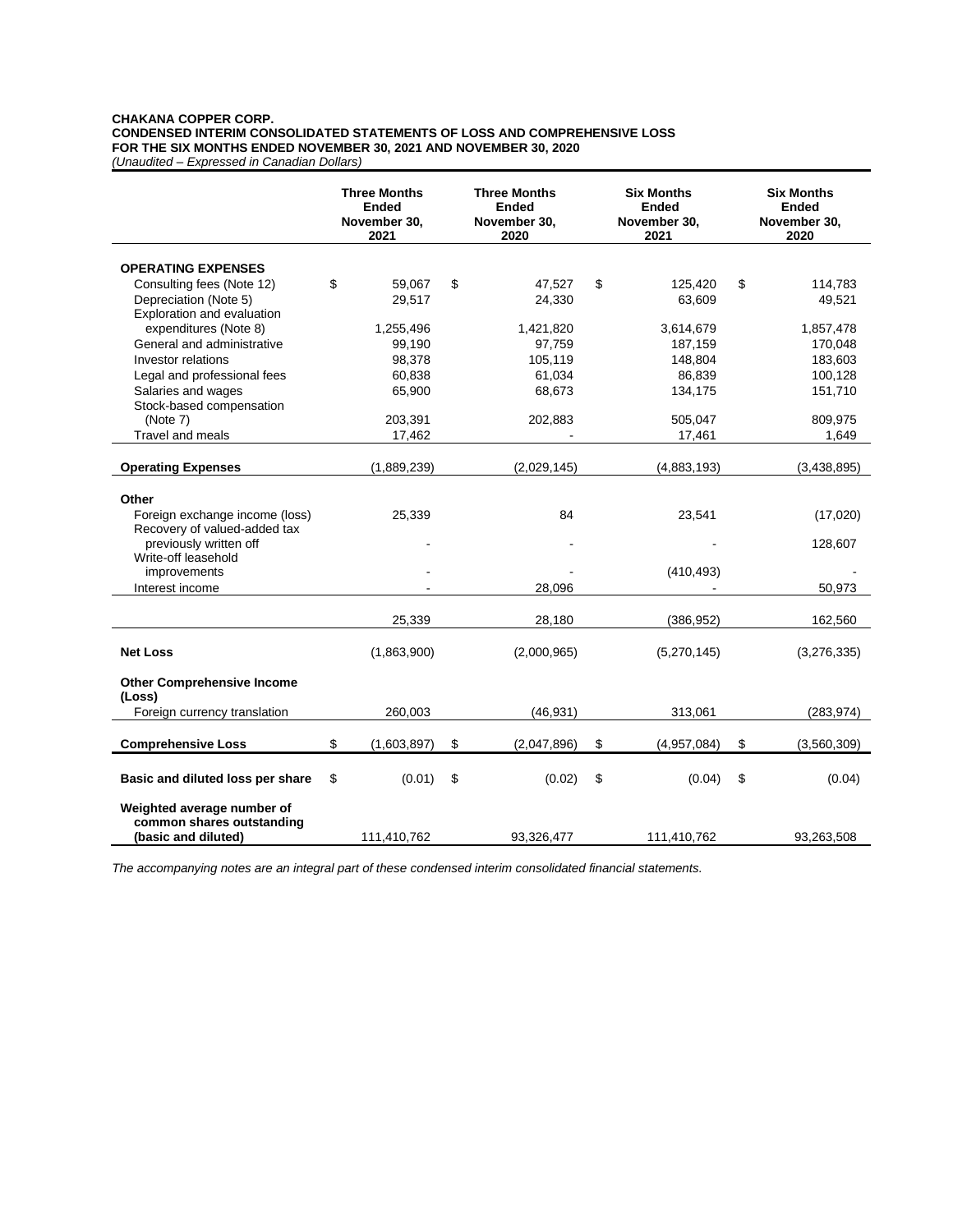#### **CHAKANA COPPER CORP. CONDENSED INTERIM CONSOLIDATED STATEMENTS OF CASH FLOWS FOR THE SIX MONTHS ENDED NOVEMBER 30, 2021 AND NOVEMBER 30, 2020** *(Unaudited – Expressed in Canadian Dollars)*

|                                                                        | <b>Six Months</b><br><b>Ended</b><br>November 30,<br>2021 | <b>Six Months</b><br><b>Ended</b><br>November 30,<br>2020 |
|------------------------------------------------------------------------|-----------------------------------------------------------|-----------------------------------------------------------|
|                                                                        |                                                           |                                                           |
| <b>Cash Flows used in Operating Activities</b>                         |                                                           |                                                           |
| Net loss                                                               | \$<br>(5,270,145)                                         | \$<br>(3,276,335)                                         |
| Adjustments to reconcile net loss to cash used in operating activities |                                                           |                                                           |
| Depreciation                                                           | 63,609                                                    | 49,521                                                    |
| Stock-based compensation                                               | 505,047                                                   | 809,975                                                   |
| Unrealized foreign exchange                                            | 271,292                                                   | 57,515                                                    |
| Prepaids and other current assets                                      | 51,632                                                    | (107, 436)                                                |
| Value-added tax receivable                                             | (226, 202)                                                | 238,270                                                   |
| Accounts payable and accrued liabilities                               | (641, 170)                                                | 266,384                                                   |
| Write-off of leasehold improvements                                    | 410,493                                                   |                                                           |
|                                                                        | (4,835,444)                                               | (1,962,106)                                               |
|                                                                        |                                                           |                                                           |
| <b>Cash Flows used in Investing Activities</b>                         |                                                           |                                                           |
| Leasehold improvements and purchase of equipment                       | (167, 583)                                                | (25, 293)                                                 |
| Acquisition of exploration and evaluation assets                       | (367,003)                                                 | (223, 450)                                                |
|                                                                        |                                                           |                                                           |
|                                                                        | (534, 586)                                                | (248, 743)                                                |
|                                                                        |                                                           |                                                           |
| Cash Flows provided by (used in) Financing Activities                  |                                                           |                                                           |
| Repayment of lease obligation                                          | (21, 195)                                                 |                                                           |
| Exercise of options                                                    |                                                           | 30,000                                                    |
|                                                                        |                                                           |                                                           |
|                                                                        | (21, 195)                                                 | 30,000                                                    |
|                                                                        |                                                           |                                                           |
| Changes in cash during the period                                      | (5,391,225)                                               | (2, 180, 849)                                             |
| Foreign exchange on cash                                               | 53,661                                                    | (25, 499)                                                 |
| Cash and cash equivalents - beginning of the period                    | 8,675,790                                                 | 6,680,370                                                 |
|                                                                        |                                                           |                                                           |
| Cash and cash equivalents - end of the period                          | \$<br>3,338,226                                           | \$<br>4,474,022                                           |
|                                                                        |                                                           |                                                           |
| Cash and cash equivalents consists of                                  |                                                           |                                                           |
| Cash                                                                   | \$<br>3,338,226                                           | \$<br>474,022                                             |
| Demand deposit - guaranteed investment certificates                    |                                                           | 4,000,000                                                 |
|                                                                        |                                                           |                                                           |
|                                                                        | \$<br>3,338,226                                           | \$<br>4,474,022                                           |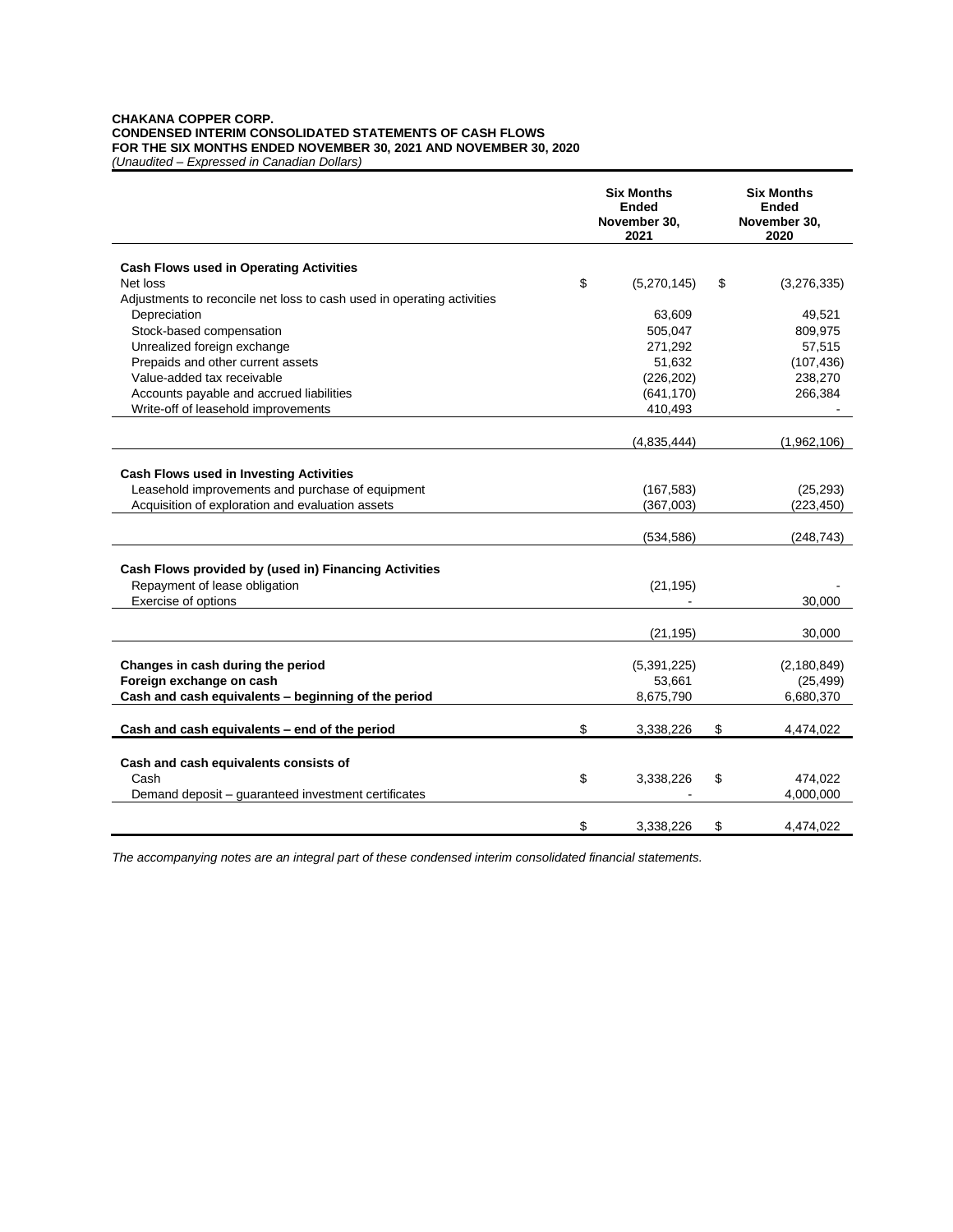#### **CHAKANA COPPER CORP. CONDENSED INTERIM CONSOLIDATED STATEMENTS OF CHANGES IN EQUITY** *(Unaudited – Expressed in Canadian Dollars)*

|                                                          | <b>Common Shares</b> |     |            |    |                                                        |    |                                   |     |                |     |               |
|----------------------------------------------------------|----------------------|-----|------------|----|--------------------------------------------------------|----|-----------------------------------|-----|----------------|-----|---------------|
|                                                          | <b>Shares</b>        |     | Amount     |    | Accumulated<br>Other<br>Comprehensive<br>Income (Loss) |    | <b>Stock</b><br>Option<br>Reserve |     | <b>Deficit</b> |     | <b>Total</b>  |
| Balance - May 31, 2020                                   | 93,199,847           | \$. | 28,740,715 | \$ | 724,616                                                | \$ | 1,145,871                         | \$. | (20, 155, 427) | \$. | 10,455,775    |
| Exercise of options                                      | 150,000              |     | 53,796     |    |                                                        |    | (23, 796)                         |     |                |     | 30,000        |
| Fair value of forfeited and expired options and warrants |                      |     |            |    |                                                        |    | (72, 890)                         |     | 72,890         |     |               |
| Other comprehensive loss for the period                  |                      |     |            |    | (283, 974)                                             |    |                                   |     |                |     | (283, 974)    |
| Stock-based compensation                                 |                      |     |            |    |                                                        |    | 809,975                           |     |                |     | 809,975       |
| Net loss for the period                                  |                      |     |            |    |                                                        |    |                                   |     | (3, 276, 335)  |     | (3, 276, 335) |
| Balance - November 30, 2020                              | 93,349,847           |     | 28,794,511 |    | 440,642                                                |    | 1,859,160                         |     | (23, 358, 872) |     | 7,735,441     |
| Private placement                                        | 18,060,516           |     | 9,030,258  |    |                                                        |    |                                   |     |                |     | 9,030,258     |
| Share issue costs                                        |                      |     | (342, 211) |    |                                                        |    |                                   |     |                |     | (342, 211)    |
| Stock-based compensation                                 |                      |     |            |    |                                                        |    | 658,920                           |     |                |     | 658,920       |
| Other comprehensive loss for the period                  |                      |     |            |    | (137, 607)                                             |    |                                   |     |                |     | (137, 607)    |
| Net loss for the period                                  |                      |     |            |    |                                                        |    |                                   |     | (5,236,361)    |     | (5,236,361)   |
| Balance - May 31, 2021                                   | 111,410,363          |     | 37,482,558 |    | 303,035                                                |    | 2,518,080                         |     | (28, 595, 233) |     | 11,708,440    |
| Fair value of forfeited and expired options and warrants |                      |     |            |    |                                                        |    | (282, 176)                        |     | 282,176        |     |               |
| Other comprehensive income for the period                |                      |     |            |    | 313,061                                                |    |                                   |     |                |     | 313,061       |
| Stock-based compensation                                 |                      |     |            |    |                                                        |    | 505,047                           |     |                |     | 505,047       |
| Net loss for the period                                  |                      |     |            |    |                                                        |    |                                   |     | (5,270,145)    |     | (5,270,145)   |
| Balance - November 30, 2021                              | 111,410,363          | \$  | 37,482,558 | \$ | 616,096                                                | \$ | 2,740,951                         | S.  | (33,583,202)   | \$. | 7,256,403     |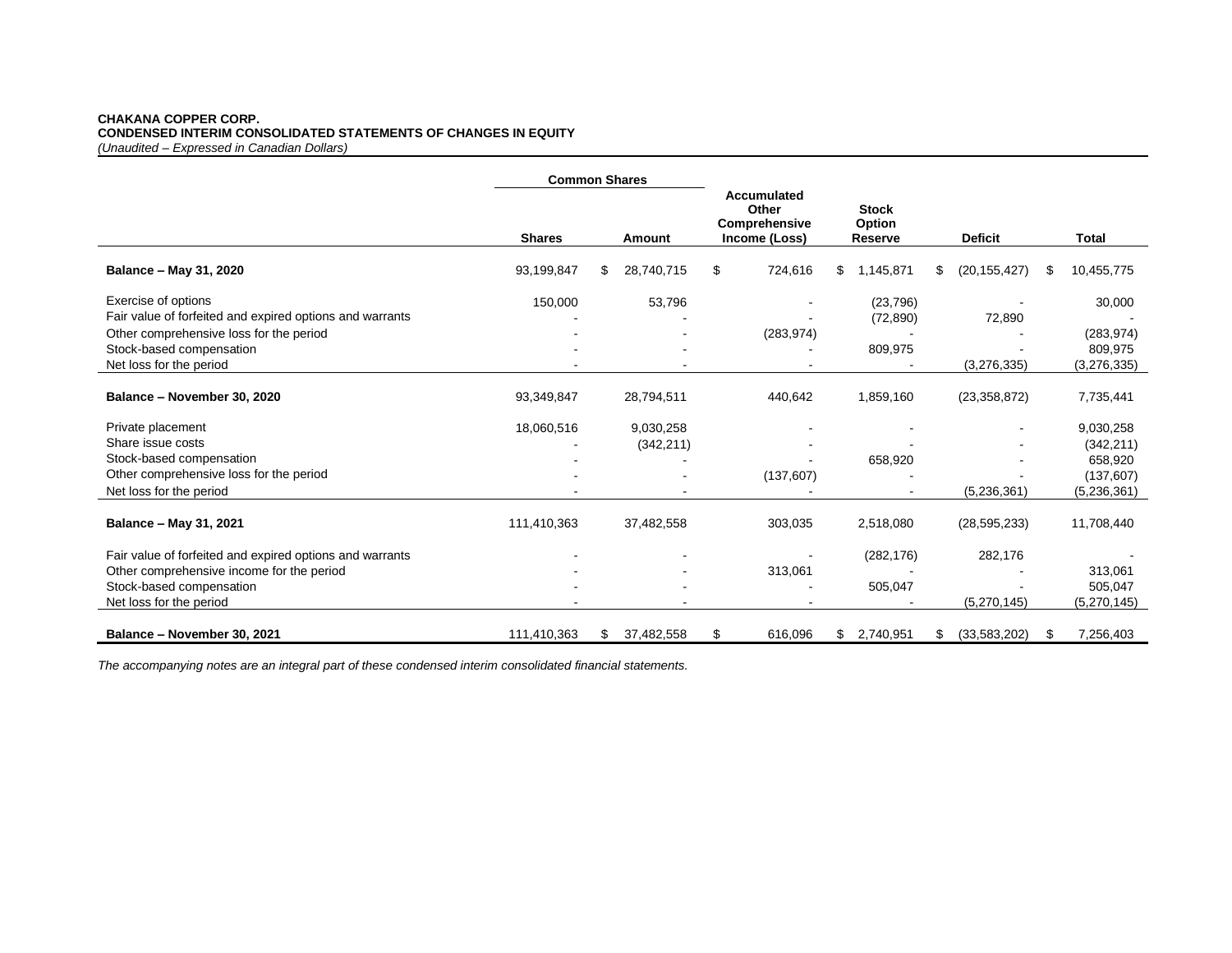## **1. Nature of Operations**

Chakana Copper Corp. (the "Corporation" or "Chakana") was incorporated on May 2, 2011, under the laws of the province of British Columbia, Canada. The Corporation is listed on the TSX Venture Exchange under the symbol "PERU". The Corporation is currently engaged in exploration of mineral properties, with its principal focus at this stage on the exploration of the Soledad copper-gold-silver project located in central Peru (the "Soledad Project").

The head office and principal address is 800 West Pender Street, Suite 1430, Vancouver, British Columbia, V6C 2V6, Canada. The records office of the Corporation is located at 1055 West Pender Street, Suite 1500, Vancouver, British Columbia, V6E 4V7, Canada.

The Corporation is in the process of exploring and developing its mineral properties. The recoverability of the amounts shown for mineral properties is dependent upon the existence of economically recoverable reserves, successful permitting, the ability of the Corporation to obtain necessary financing to complete exploration and development, and upon future profitable production or proceeds from disposition of each mineral property. Furthermore, the acquisition of title to mineral properties is a complicated and uncertain process, and while the Corporation has taken steps in accordance with normal industry standards to verify its title to the mineral properties in which it has an interest, there can be no assurance that such title will ultimately be secured. The carrying amounts of mineral properties are based on costs incurred to date, and do not necessarily represent present or future values.

The outbreak of the coronavirus, also known as COVID-19, continues to impact worldwide economic activity. The extent to which the coronavirus may impact the Corporation's business activities will depend on future developments, such as the ultimate geographic spread of the disease, duration of the outbreak, travel restrictions, business disruptions, and the effectiveness of actions taken in Canada and other countries to contain and treat the disease. These events are highly uncertain, and as such, the Corporation cannot determine their long-term financial impact at this time. Federal, provincial and local governments have issued public health orders in response to COVID-19, which may cause some delay in the Corporation's operations.

## **2. Basis of Preparation and Statement of Compliance**

These condensed interim consolidated financial statements, including comparatives, have been prepared in accordance with International Financial Reporting Standards ("IFRS"), as applicable to interim financial reports, including International Accounting Standard 34 *Interim Financial Reporting*. Therefore, these condensed interim consolidated financial statements do not include all the information and note disclosures required by IFRS for annual financial statements and should be read in conjunction with the annual consolidated financial statements for the year ended May 31, 2021 ("Annual Financial Statements"), which have been prepared in accordance with IFRS.

The accounting policies applied in preparation of these condensed interim consolidated financial statements are the same as those applied in the most recent Annual Financial Statements and were consistently applied to all the periods presented.

These condensed interim consolidated financial statements have been prepared using the accrual basis of accounting, except for cash flow information. All dollar amounts presented are in Canadian dollars, the Corporation's functional currency, unless otherwise specified.

The Corporation's consolidated financial statements include the accounts of the Corporation and its subsidiaries. Subsidiaries are entities controlled by the Corporation, where control is achieved by the Corporation being exposed to, or having rights to, variable returns from its involvement with the entity and having the ability to affect those returns through its power over the entity. Subsidiaries are fully consolidated from the date on which control is obtained by the Corporation, and are deconsolidated from the date that control ceases. The Corporation currently has one wholly owned subsidiary: Chakana Resources S.A.C., a Peruvian company.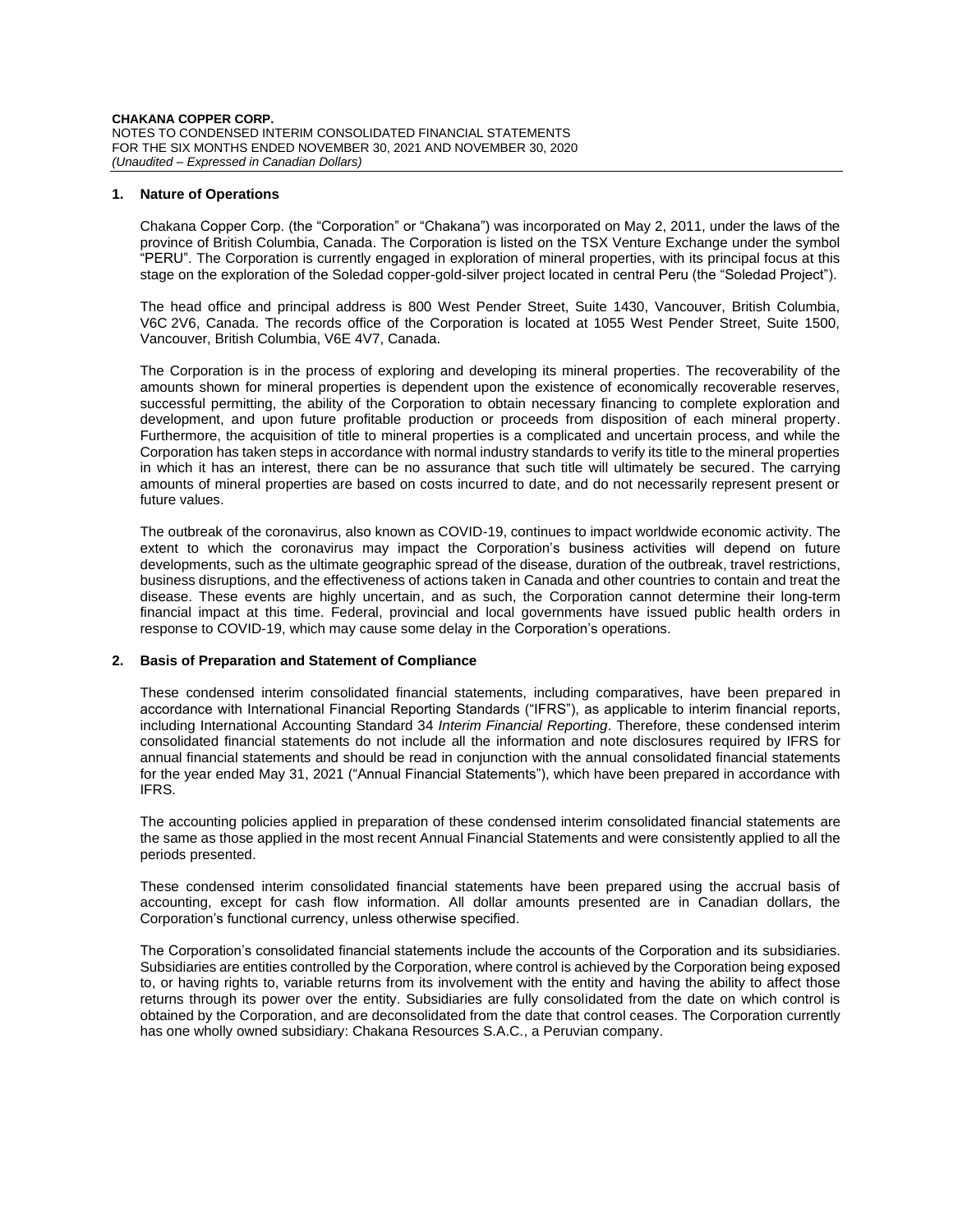**CHAKANA COPPER CORP.** NOTES TO CONDENSED INTERIM CONSOLIDATED FINANCIAL STATEMENTS FOR THE SIX MONTHS ENDED NOVEMBER 30, 2021 AND NOVEMBER 30, 2020 *(Unaudited – Expressed in Canadian Dollars)*

# **3. Significant Accounting Judgments and Estimates**

The preparation of the Corporation's condensed interim consolidated financial statements in conformity with IFRS requires management to make judgments, estimates and assumptions that affect the reported amounts of assets, liabilities and contingent liabilities at the date of the condensed interim consolidated financial statements, and reported amounts of income and expenses during the reporting period. Estimates and assumptions are continuously evaluated and are based on management's experience and other factors, including expectations of future events that are believed to be reasonable under the circumstances. However, actual outcomes may differ significantly from these estimates.

Judgments that have the most significant effect on the amounts recognized in the Corporation's condensed interim consolidated financial statements are as follows:

• *Impairment of Exploration and Evaluation Asset*

The net carrying value of an exploration asset is reviewed regularly for conditions that suggest potential indications of impairment. This review requires significant judgment. Factors considered in the assessment of asset impairment include, but are not limited to, whether there has been a significant adverse change in the legal, regulatory, accessibility, title, environmental or political factors that could affect the property's value; whether there has been an accumulation of costs significantly in excess of the amounts originally expected for the property's acquisition, development or cost of holding; and whether exploration activities produced results that are not promising such that no more work is being planned in the foreseeable future.

• *Going Concern*

The assessment of the Corporation's ability to continue as a going concern involves critical judgment based on historical experience and expectations of the Corporation's ability to generate adequate financing. Significant judgment is used in the Corporation's assessment of its ability to continue as a going concern.

• *Value-added Tax Receivable*

The Corporation has a signed agreement with the Peruvian Ministry of Energy and Mines to receive a refund on value-added taxes for certain exploration related expenditures incurred by the Corporation in Peru, prior to the Corporation generating sales. These value-added tax receivables are subject to review by the Peruvian tax authorities. Management is required to assess the likelihood of approval for the expenditures filed for refund and collectability of the value-added tax receivables from the Peruvian Ministry of Energy and Mines.

• *Income Taxes*

Deferred tax assets and liabilities are determined based on differences between the financial statement carrying values of assets and liabilities and their respective income tax bases (temporary differences), and losses carried forward.

The determination of the ability of the Corporation to utilize tax loss carry-forwards to offset deferred tax liabilities requires management to exercise judgment and make certain assumptions about the future performance of the Corporation. Management is required to assess whether it is probable that the Corporation will benefit from these prior losses and other deferred tax assets. Changes in economic conditions, metal prices and other factors could result in revision to the estimates of the benefits to be realized or the timing of utilizing the losses.

• *Functional Currency*

The functional currency for the Corporation's subsidiary, Chakana Resources S.A.C., is the Peruvian sol – the currency of the primary economic environment in which the entity operates. Determination of functional currency may involve certain judgments to determine the primary economic environment and the Corporation may reconsider the functional currency of its entities if there is a change in events and conditions that determined the primary economic environment.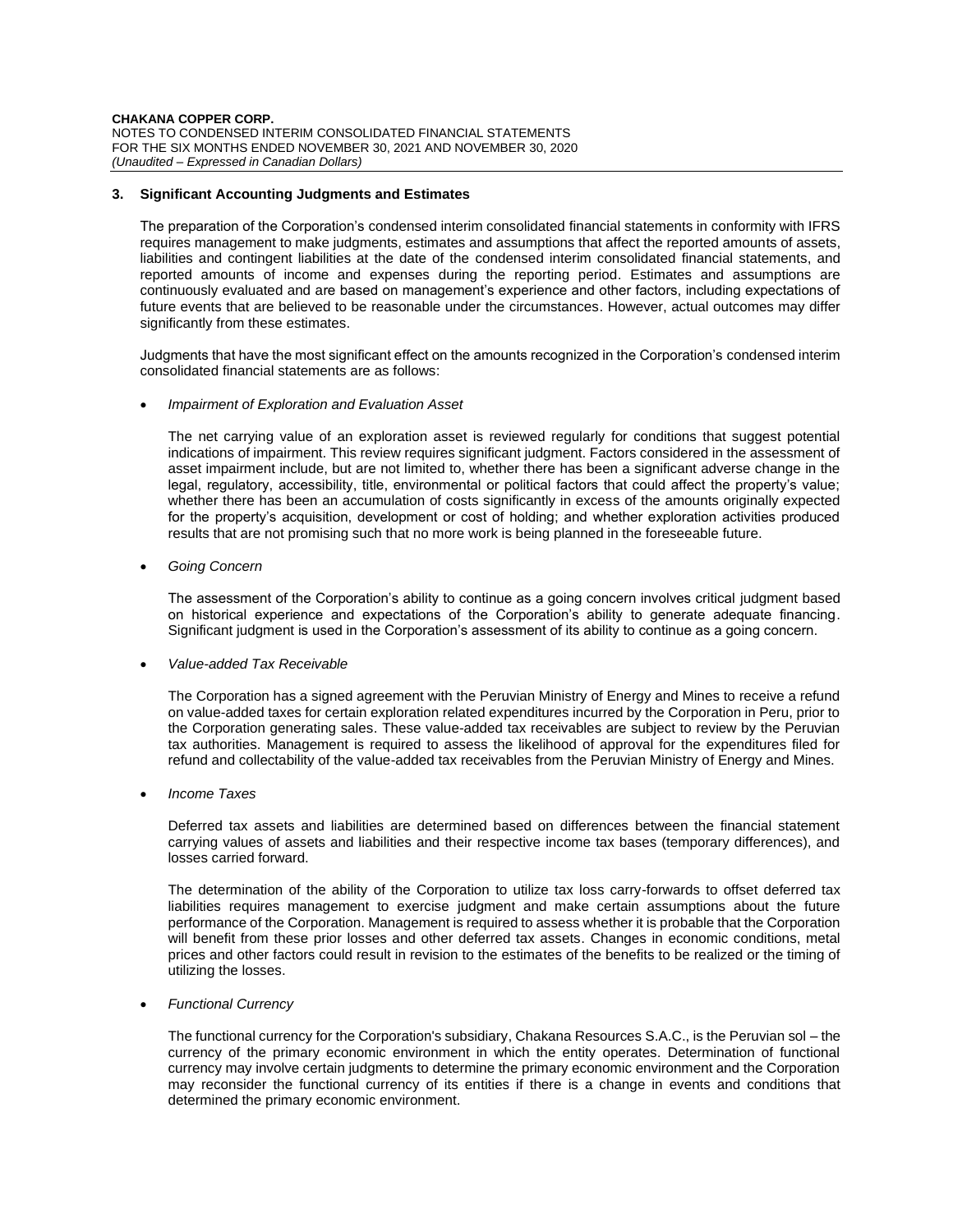## **4. Exploration and Evaluation Assets**

|                                 |    | <b>Condor Option</b> | Aija Project  | <b>Total</b> |  |
|---------------------------------|----|----------------------|---------------|--------------|--|
| Balance - May 31, 2020          | \$ | \$<br>2,095,863      | \$<br>466.774 | 2,562,637    |  |
| Acquisition costs               |    | 330,034              | 237,912       | 567,946      |  |
| Foreign exchange on translation |    | (238, 601)           | (101, 142)    | (339,743)    |  |
|                                 |    |                      |               |              |  |
| Balance - May 31, 2021          |    | 2,187,296            | 603.544       | 2,790,840    |  |
| Acquisition costs               |    | 243,510              | 123,493       | 367,003      |  |
| Foreign exchange on translation |    | (2,767)              | (587)         | (3, 354)     |  |
|                                 |    |                      |               |              |  |
| Balance - November 30, 2021     | ጦ  | \$<br>2,428,039      | \$<br>726.450 | 3,154,489    |  |

The Corporation's wholly owned indirect subsidiary, Chakana Resources S.A.C., holds (i) the option to acquire a 100% ownership interest in the Soledad Project ("Condor Option"), (ii) holds an option to acquire a 100% ownership interest in the adjacent Aija Project, Peru ("Aija Project"), and (iii) holds an option to acquire up to a 100% ownership in other adjacent mineral concessions owned by Minera Barrick Misquichilca S.A. ("Barrick") (the "Barrick Option"). All three options are collectively referred to as the "Soledad Project". The Corporation is the operator of all related mineral exploration activities on these projects.

# **(a) Condor Option**

On April 17, 2017, the Corporation entered into a Mining Assignment and Option Agreement with Minera Vertiente del Sol S.A.C. ("MVS") (the "Agreement"), a subsidiary of Condor Resources Inc. ("Condor"), pursuant to which the Corporation has the sole and exclusive option to acquire 100% of the rights and interests in the Soledad Copper/Gold Project, Peru (the Soledad Project), subject to a 2% net smelter return royalty ("NSR"). The closing date for the Agreement was June 23, 2017.

The Corporation's option to acquire rights and interests in the Soledad Project is exercisable by issuing 500,000 common shares by June 23, 2018 (issued), making aggregate cash payments of US \$5,375,000 and completing 12,500 metres of drilling on the Soledad Project.

| <b>Installment</b> | Date                                                | Amount<br>(in US\$) |
|--------------------|-----------------------------------------------------|---------------------|
|                    |                                                     |                     |
| 1                  | February 2017 (paid)                                | \$<br>10,000        |
| 2                  | Upon signing the Agreement on April 17, 2017 (paid) | 15,000              |
| 3                  | December 23, 2017 (paid)                            | 25,000              |
| 4                  | June 23, 2018 (paid)                                | 50,000              |
| 5                  | December 23, 2018 (paid)                            | 50,000              |
| 6                  | June 23, 2019 (paid)                                | 75,000              |
| 7                  | December 23, 2019 (paid)                            | 75,000              |
| 8                  | June 23, 2020 (paid)                                | 100,000             |
| 9                  | December 23, 2020 (paid)                            | 150,000             |
| 10                 | June 23, 2021 (paid)                                | 200,000             |
| 11                 | December 23, 2021 (paid subsequent to November 30)  | 200,000             |
| 12                 | April 23, 2022                                      | 4,425,000           |
|                    |                                                     |                     |
|                    | Total                                               | 5,375,000           |

The option exercise cash payments schedule is as follows:

As at November 30, 2021, the Corporation has paid installments 1 to 10, totaling US \$750,000. The June 23, 2018 installment was accompanied with the issuance of 500,000 shares of the Corporation.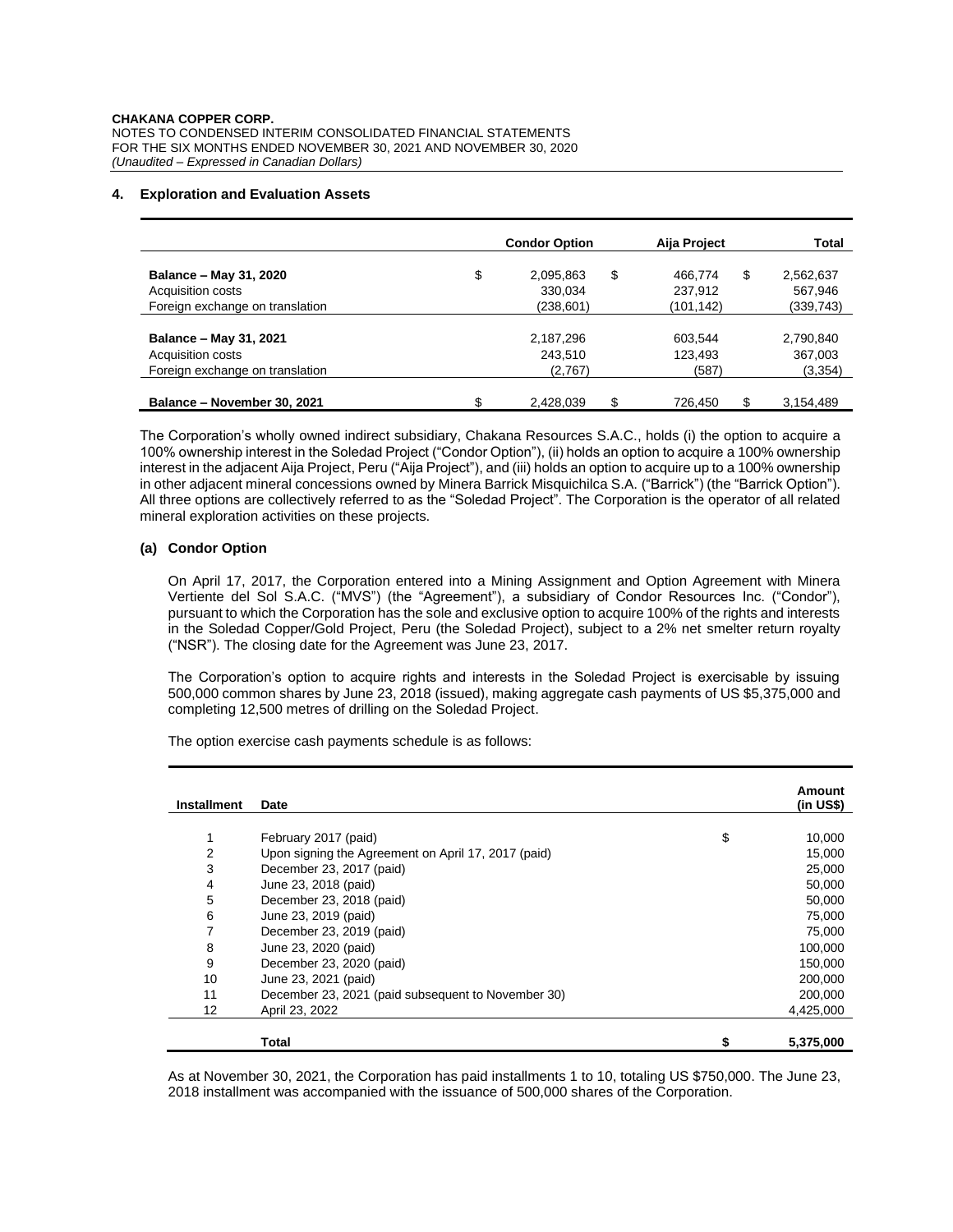### **4. Exploration and Evaluation Assets (continued)**

### **(a) Condor Option (continued)**

Under the agreement, the Corporation may purchase from MVS 50% of the NSR, equal to a 1% NSR, for US \$2,000,000 at any time. On March 18, 2019, the Corporation purchased a 1% NSR on the Soledad Project for \$369,902 (US \$275,000) and 900,000 common shares. As a result of the Corporation purchasing the NSR, the pre-royalty payment obligation was reduced from 2% to 1%, with the Corporation having the right to repurchase 50% of the NSR (or 0.5% NSR) for US \$1,000,000 subsequent to exercising the option. If the Corporation does not exercise the option to acquire Condor's Soledad concessions, Condor has the right to purchase 50% of the NSR (or 0.5% NSR) for US \$1,000,000.

Pursuant to the Agreement, the Corporation must complete 12,500 metres of exploration drilling at the Soledad Project. During the year ended May 31, 2018, the Corporation fulfilled the 12,500 metres of exploration drilling requirement on the Soledad Project.

## **(b) Aija Project**

On March 20, 2018, the Corporation entered into an Option Agreement (the "Option") with an arm's length third-party to acquire 100% of the rights and interest in the Aija Project subject to a 2% NSR.

| <b>Installment</b> | Date                                                         | Amount<br>$(in US\)$ |
|--------------------|--------------------------------------------------------------|----------------------|
|                    |                                                              |                      |
| 1                  | Upon execution of Letter of Intent on October 3, 2017 (paid) | \$<br>75,000         |
| 2                  | Upon close of Definitive Agreement on August 1, 2018 (paid)  | 75,000               |
| 3                  | February 1, 2019 (paid)                                      | 50,000               |
| 4                  | August 1, 2019 (paid)                                        | 50,000               |
| 5                  | February 1, 2020 (paid)                                      | 75,000               |
| 6                  | November 1, 2020 (paid)                                      | 75,000               |
| 7                  | May 1, 2021 (paid)                                           | 100,000              |
| 8                  | November 1, 2021 (paid)                                      | 100,000              |
| 9                  | May 1, 2022                                                  | 100,000              |
| 10                 | November 1, 2022                                             | 100,000              |
| 11                 | May 1, 2023                                                  | 1.500.000            |
|                    | <b>Total</b>                                                 | 2,300,000            |

The option exercise cash payments schedule is as follows:

Under the terms of the Option, the Corporation may purchase all of the 2% NSR at any time for US \$2,000,000. There are no drilling or work expenditure commitments under the Option.

# **(c) Barrick Option**

On July 11, 2018, Barrick granted the Corporation an option to acquire a 100% interest in three concessions adjoining the southern extent of the Aija Project (the Barrick Option). Under terms of the agreement, the Corporation must obtain the Authorization to Imitate Activities ("AIA") for exploration drilling on or before September 27, 2023 (first option). It then has four years from the date of the AIA to complete a minimum of 4,000 metres of drilling and produce a Preliminary Economic Assessment report compliant with National Instrument 43-101 *Standards of Disclosure for Mineral Projects* (second option). Upon exercise of the option, Barrick will retain a 2% NSR subject to the Corporation's right to purchase 50% of the royalty for US \$2,000,000.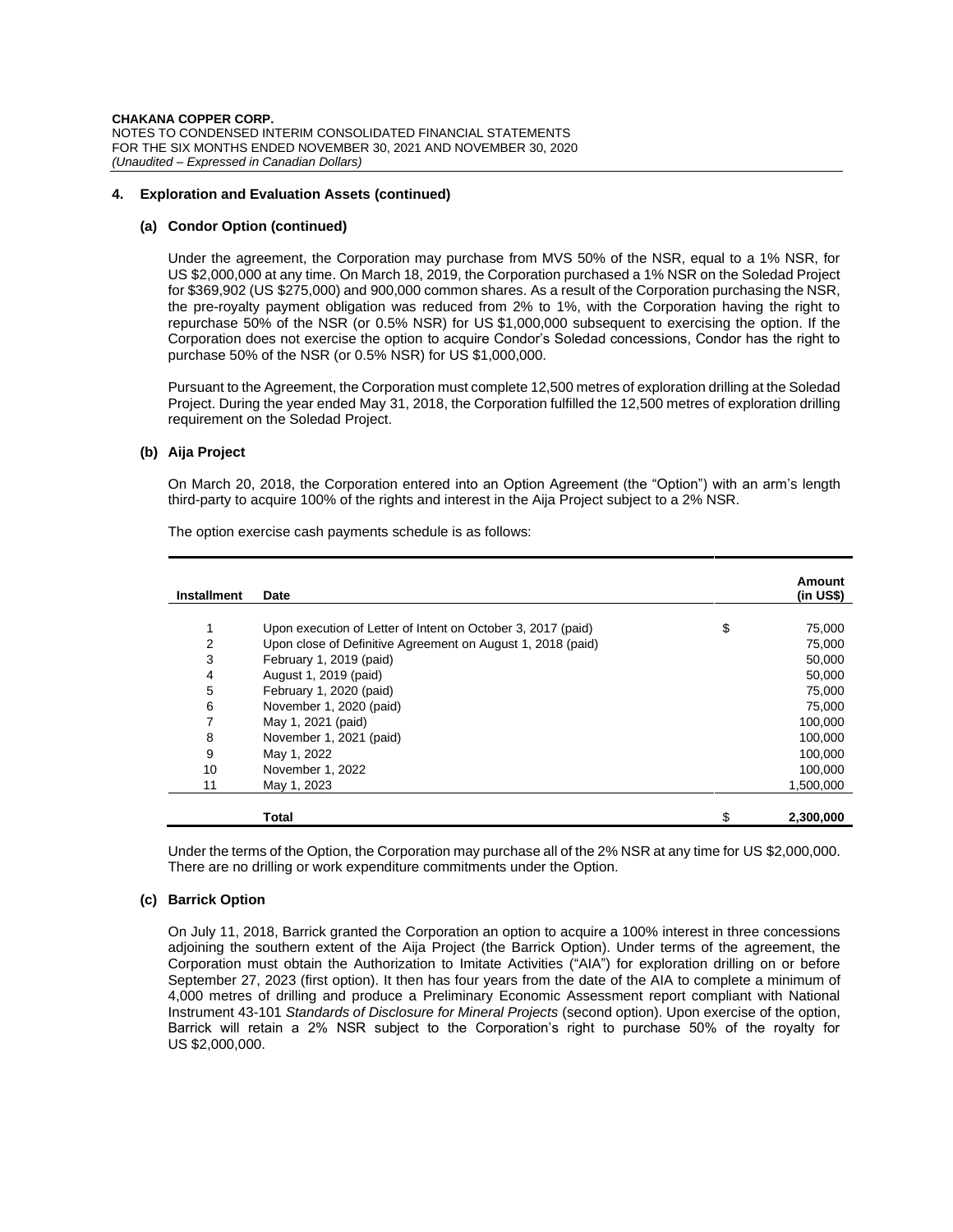## **4. Exploration and Evaluation Assets (continued)**

## **(c) Barrick Option (continued)**

Barrick will have a one-time right to reacquire a 70% interest in the concessions within 120 days of exercising the option by paying the Corporation three times the aggregate amount of exploration expenditures incurred since the execution date and cancelling the 2% NSR. If a production decision is then not made by Barrick within seven years of the Back-in Closing Date, Barrick will make pre-royalty payments of US \$75,000 per year until a production decision is made for a maximum of five years (US \$375,000). If the Corporation does not contribute its share of project costs its interest will be diluted to 10%, upon which its interest will be converted to a 2% NSR with Barrick retaining a right to purchase 50% of the royalty for US \$2,000,000.

# **5. Property and Equipment**

|                                     | Right-of-use    |                  |                  |
|-------------------------------------|-----------------|------------------|------------------|
|                                     | Asset           | Equipment        | Total            |
| Cost                                |                 |                  |                  |
| As at May 31, 2020                  | \$              | \$<br>1,105,421  | \$<br>1,105,421  |
| Additions                           | 251.747         | 119.467          | 371,214          |
| Foreign exchange on translation     | (6, 749)        | (273, 974)       | (280, 723)       |
| As at May 31, 2021                  | 244,998         | 950.914          | 1,195,912        |
| Additions                           |                 | 167,583          | 167,583          |
| Foreign exchange on translation     | (907)           | (6,612)          | (7,519)          |
| Write-off of leasehold improvements |                 | (476,471)        | (476,471)        |
|                                     |                 |                  |                  |
| As at November 30, 2021             | \$<br>244.091   | \$<br>635,414    | \$<br>879,505    |
|                                     |                 |                  |                  |
| <b>Accumulated depreciation</b>     |                 |                  |                  |
| As at May 31, 2020                  | \$              | \$<br>(214, 438) | \$<br>(214, 438) |
| Depreciation                        | (4,634)         | (97,083)         | (101, 717)       |
| Foreign exchange on translation     | 551             | 57,437           | 57,988           |
| As at May 31, 2021                  | (4,083)         | (254, 084)       | (258, 167)       |
| Depreciation                        | (24, 176)       | (39, 433)        | (63, 609)        |
| Foreign exchange on translation     | (218)           | 956              | 738              |
| Write-off of leasehold improvements |                 | 67,985           | 67,985           |
|                                     |                 |                  |                  |
| As at November 30, 2021             | \$<br>(28, 477) | \$<br>(224, 576) | \$<br>(253, 053) |
| <b>Net Book Value</b>               |                 |                  |                  |
| As at May 31, 2021                  | \$<br>240,915   | \$<br>696.830    | \$<br>937,745    |
| As at November 30, 2021             | \$<br>215,614   | \$<br>410,838    | \$<br>626,452    |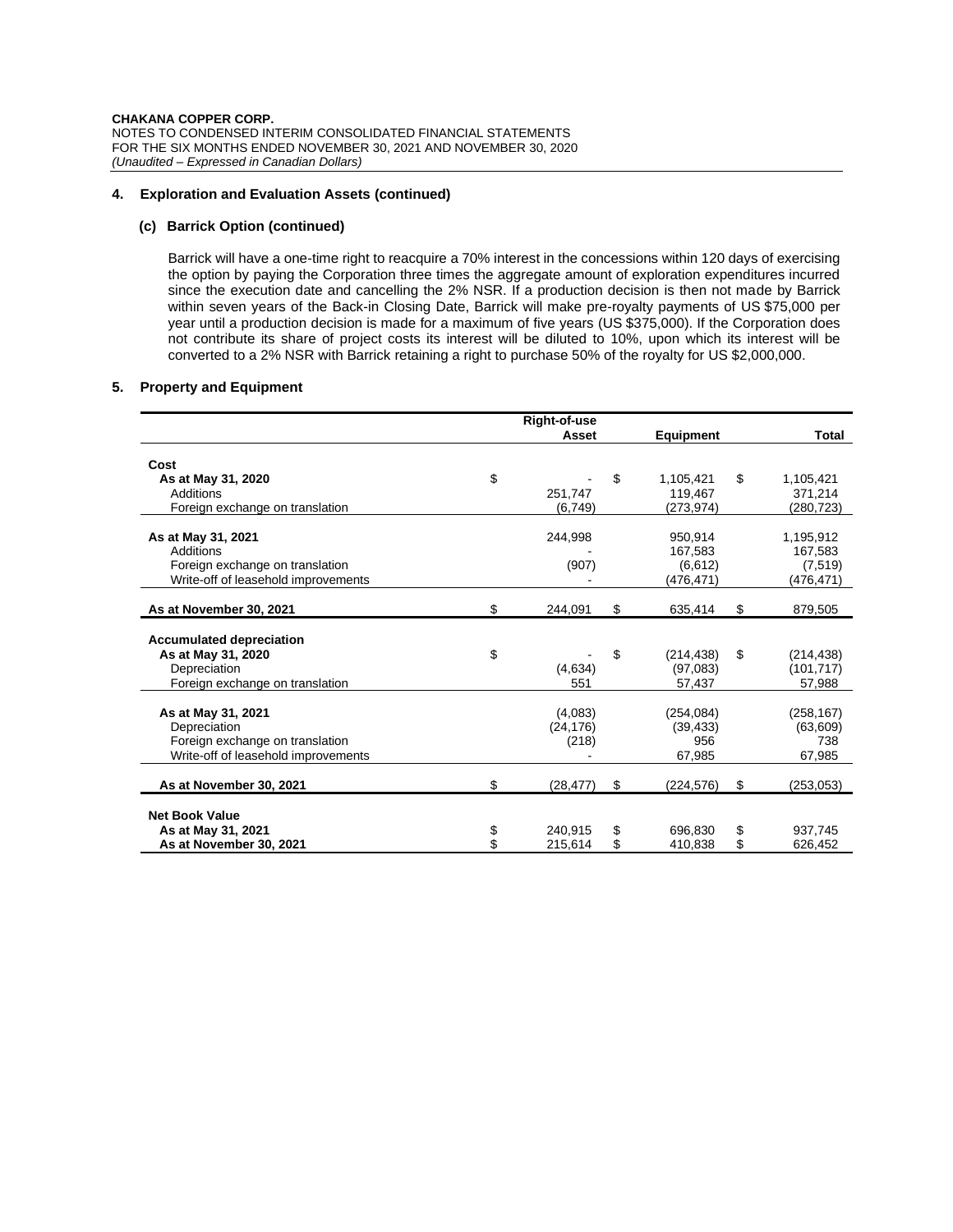#### **CHAKANA COPPER CORP.**

NOTES TO CONDENSED INTERIM CONSOLIDATED FINANCIAL STATEMENTS FOR THE SIX MONTHS ENDED NOVEMBER 30, 2021 AND NOVEMBER 30, 2020 *(Unaudited – Expressed in Canadian Dollars)*

#### **6. Lease Obligation**

| Balance - May 31, 2020<br>Additions<br>Interest expense<br>Lease payments<br>Currency translation adjustment | \$<br>251,747<br>1,268<br>(9,645)<br>(6,601) |
|--------------------------------------------------------------------------------------------------------------|----------------------------------------------|
| Balance - May 31, 2021<br>Interest expense<br>Lease payments<br>Currency translation adjustment              | 236,769<br>6,994<br>(23, 370)<br>(1,057)     |
| Balance - November 30, 2021                                                                                  | \$<br>219,336                                |
| Which consists of:<br>Current lease liability<br>Non-current lease liability                                 | \$<br>44,536<br>174,800                      |
|                                                                                                              | \$<br>219.336                                |

# **7. Share Capital**

# **(a) Authorized Share Capital**

The Corporation is authorized to issue an unlimited number of common shares without par value.

# **(b) Issued Capital**

During the six months ended November 30, 2021, no common shares were issued by the Corporation.

During the year ended May 31, 2021, the Corporation issued common shares as follows:

- On February 10, 2021, the Corporation completed the first tranche of a non-brokered private placement of 14,186,000 common shares at a price of \$0.50 per share for gross proceeds of \$7,093,000.
- On March 17, 2021, the Corporation completed the second and final tranche of a non-brokered private placement of 3,874,516 common shares at a price of \$0.50 per share for gross proceeds of \$1,937,258. In connection to the private placement, the Corporation recorded \$342,211 of share issuance costs related to finders' fees, legal and other costs of completing the private placement.
- During the year ended May 31, 2021, the Corporation issued 150,000 common shares on the exercise of options at an exercise price of \$0.20 per share for gross proceeds of \$30,000.

# **(c) Stock Options**

The Corporation adopted a stock option plan (the "Plan") whereby it can grant stock options to directors, officers, employees and consultants of the Corporation. The maximum number of common shares that may be reserved for issuance under the Plan is limited to 10% of the issued common shares of the Corporation at any time.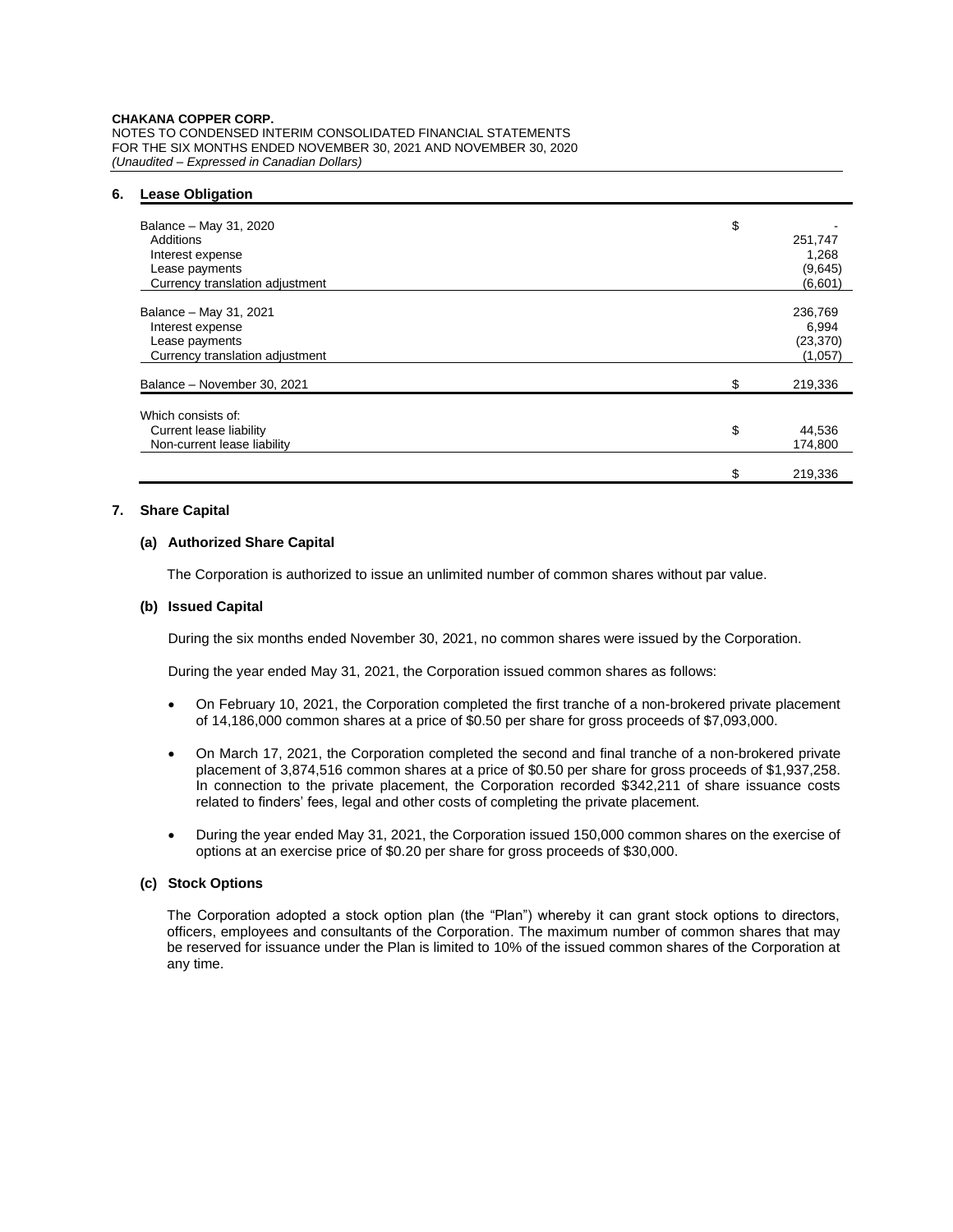# **7. Share Capital (continued)**

# **(c) Stock Options (continued)**

The changes in incentive stock options outstanding are summarized as follows:

|                             | Weighted<br>Average<br><b>Exercise</b><br><b>Price</b> | Number of<br><b>Shares Issued or</b><br><b>Issuable on</b><br><b>Exercise</b> |
|-----------------------------|--------------------------------------------------------|-------------------------------------------------------------------------------|
|                             |                                                        |                                                                               |
| Balance - May 31, 2020      | \$0.34                                                 | 4,660,000                                                                     |
| Granted                     | \$0.46                                                 | 5,650,000                                                                     |
| Expired/cancelled/forfeited | \$0.69                                                 | (150,000)                                                                     |
| Exercised                   | \$0.20                                                 | (150,000)                                                                     |
|                             |                                                        |                                                                               |
| Balance - May 31, 2021      | \$0.41                                                 | 10,010,000                                                                    |
| Expired/cancelled/forfeited | \$0.46                                                 | (750.000)                                                                     |
|                             |                                                        |                                                                               |
| Balance - November 30, 2021 | \$0.40                                                 | 9,260,000                                                                     |

During the year ended May 31, 2020, the Corporation granted 2,175,000 incentive stock options to employees and consultants. Of the 2,175,000 incentive stock options, 1,475,000 may be exercised within five years from the date of grant at a price of \$0.20 per common share and 700,000 options may be exercised within three years from the date of grant at the price of \$0.20 per common share.

During the year ended May 31, 2021, the Corporation granted 5,650,000 incentive stock options to employees and consultants exercisable for a period of five years from the date of grant. Of the 5,650,000 incentive stock options, 2,050,000 are exercisable at a price of \$0.40 per common share and 3,600,000 are exercisable at a price of \$0.50 per common share.

The fair value of options has been estimated using the Black-Scholes option pricing model, assuming a riskfree interest rate ranging from 0.32% to 0.93% (2020 - 1.57% to 1.96%) per annum, an expected life of options of 5 (2020 - 5) years, an expected volatility ranging from 95.57% to 106.60% (2020 - 112.26% to 121.93%) based on historical data and no expected dividends. The Corporation has estimated the dividend and forfeiture rate to be 0.00% based on historical dividend payments and historical forfeiture rates. Expected volatility was determined based on the historical movements in the closing price of the Corporation's common shares for a length of time equivalent to the expected life of each option.

Incentive stock options outstanding and exercisable at November 30, 2021 and May 31, 2021 are summarized as follows:

| <b>Expiry Date</b>        | <b>Exercise Price</b> | November 30,<br>2021 | May 31,<br>2021 |
|---------------------------|-----------------------|----------------------|-----------------|
| September 14, 2022        | \$0.40                | 1,885,000            | 2,235,000       |
| February 5, 2023          | \$0.20                | 700,000              | 700,000         |
| March 29, 2023            | \$0.94                | 100.000              | 200,000         |
| December 12, 2024         | \$0.20                | 1,175,000            | 1,225,000       |
| July 10, 2025             | \$0.40                | 1,800,000            | 2,050,000       |
| April 22, 2026            | \$0.50                | 3.600.000            | 3,600,000       |
| Total outstanding options | \$0.41                | 9,260,000            | 10,010,000      |
| Total exercisable options | \$0.38                | 7.347.500            | 5,853,750       |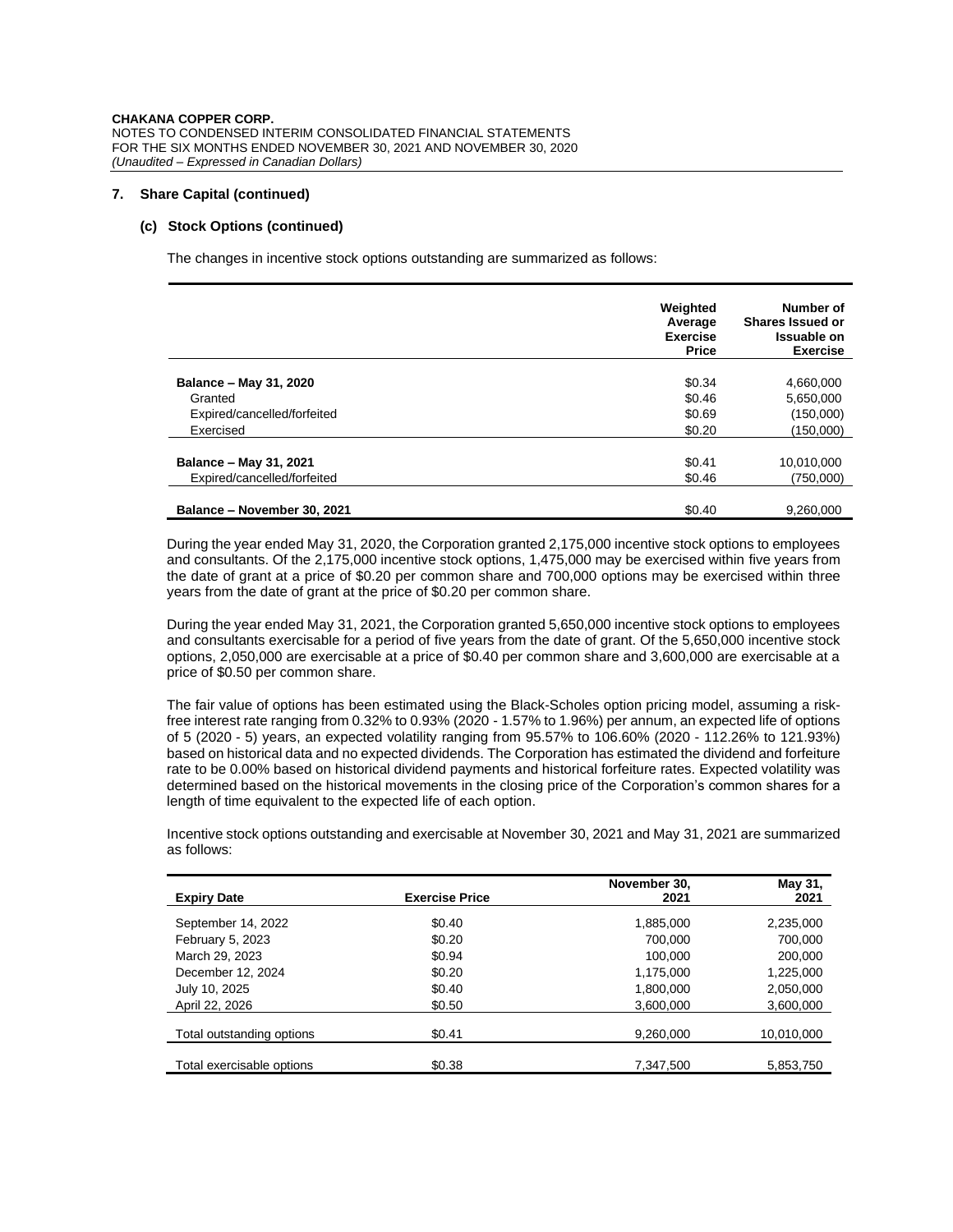## **8. Exploration and Evaluation Expenditures**

The Corporation incurred exploration and evaluation expenditures as follows:

|                                            | <b>Three Months</b><br><b>Ended</b><br>November 30,<br>2021 | <b>Three Months</b><br><b>Ended</b><br>November 30,<br>2020 | <b>Six Months</b><br>Ended<br>November 30.<br>2021 |    | <b>Six Months</b><br>Ended<br>November 30,<br>2020 |
|--------------------------------------------|-------------------------------------------------------------|-------------------------------------------------------------|----------------------------------------------------|----|----------------------------------------------------|
| <b>Drilling</b><br>Exploration support and | \$<br>64.058                                                | \$<br>713.871                                               | \$<br>1,397,210                                    | \$ | 713,871                                            |
| administration<br>Field operations and     | 405.520                                                     | 298.638                                                     | 765.002                                            |    | 584,264                                            |
| consumables                                | 381.106                                                     | 190.369                                                     | 647,402                                            |    | 276.756                                            |
| Geological consultants                     | 189.547                                                     | 48.907                                                      | 309,995                                            |    | 89.007                                             |
| Sampling and geological costs              | 153,601                                                     | 124.358                                                     | 384,507                                            |    | 124,358                                            |
| Transportation                             | 61,664                                                      | 45,677                                                      | 110,563                                            |    | 69,222                                             |
|                                            |                                                             |                                                             |                                                    |    |                                                    |
|                                            | \$<br>1.255.496                                             | \$<br>1.421.820                                             | \$<br>3.614.679                                    | S  | 1.857.478                                          |

## **9. Financial Instruments**

#### *Fair Value*

The Corporation's financial instruments consist of cash and cash equivalents. The fair values of cash and cash equivalents approximate their carrying values due to their current nature.

#### *Credit Risk*

Credit risk is the risk that one party to a financial instrument will fail to discharge an obligation and cause the other party to incur a financial loss. The Corporation's primary exposure to credit risk is on its cash and short-term investments, which are being held in bank accounts. The cash and short-term investments are deposited in bank accounts held with one major bank in Canada, therefore, there is a concentration of credit risk. This risk is managed by using a major bank that is a high credit quality financial institution, as determined by rating agencies. The Corporation has secondary exposure to risk on its sales tax receivable. The risk is minimal since it is recoverable from the Canadian government.

## *Foreign Currency Risk*

The Corporation incurs expenditures in Canada and Peru. Foreign currency risk arises, as the amount of the Peruvian sol and US dollar cash, intercompany balances and payables will vary in Canadian dollar terms due to changes in exchange rates.

As at November 30, 2021 and May 31, 2021, the Corporation has not hedged its exposure to currency fluctuations.

As at November 30, 2021 and May 31, 2021, the Corporation is exposed to currency risk through the following assets and liabilities denominated in Peruvian soles and US dollars:

|                                                                       | <b>November 30, 2021</b> |                       |                       | May 31, 2021            |
|-----------------------------------------------------------------------|--------------------------|-----------------------|-----------------------|-------------------------|
|                                                                       | Soles                    | US\$                  | Soles                 | US\$                    |
| Cash and cash equivalents<br>Accounts payable and accrued liabilities | 168.022<br>(495,015)     | 577.476<br>(291, 487) | 162.274<br>(905, 745) | 2,936,089<br>(706, 371) |
| <b>Net</b>                                                            | (326, 993)               | 285.989               | (743,471)             | 2,229,718               |
| Canadian dollar equivalent                                            | (102,871)                | 365.837               | (234,788)             | 2,656,684               |

Based on the above net exposures as at November 30, 2021, a 5% (May 31, 2021 - 5%) change in the Canadian dollar/Peruvian sol and Canadian/US dollars exchange rate would impact the Corporation's income (loss) and comprehensive income (loss) by approximately \$7,800 and \$18,300 (May 31, 2021 - \$12,000 and \$133,000), respectively.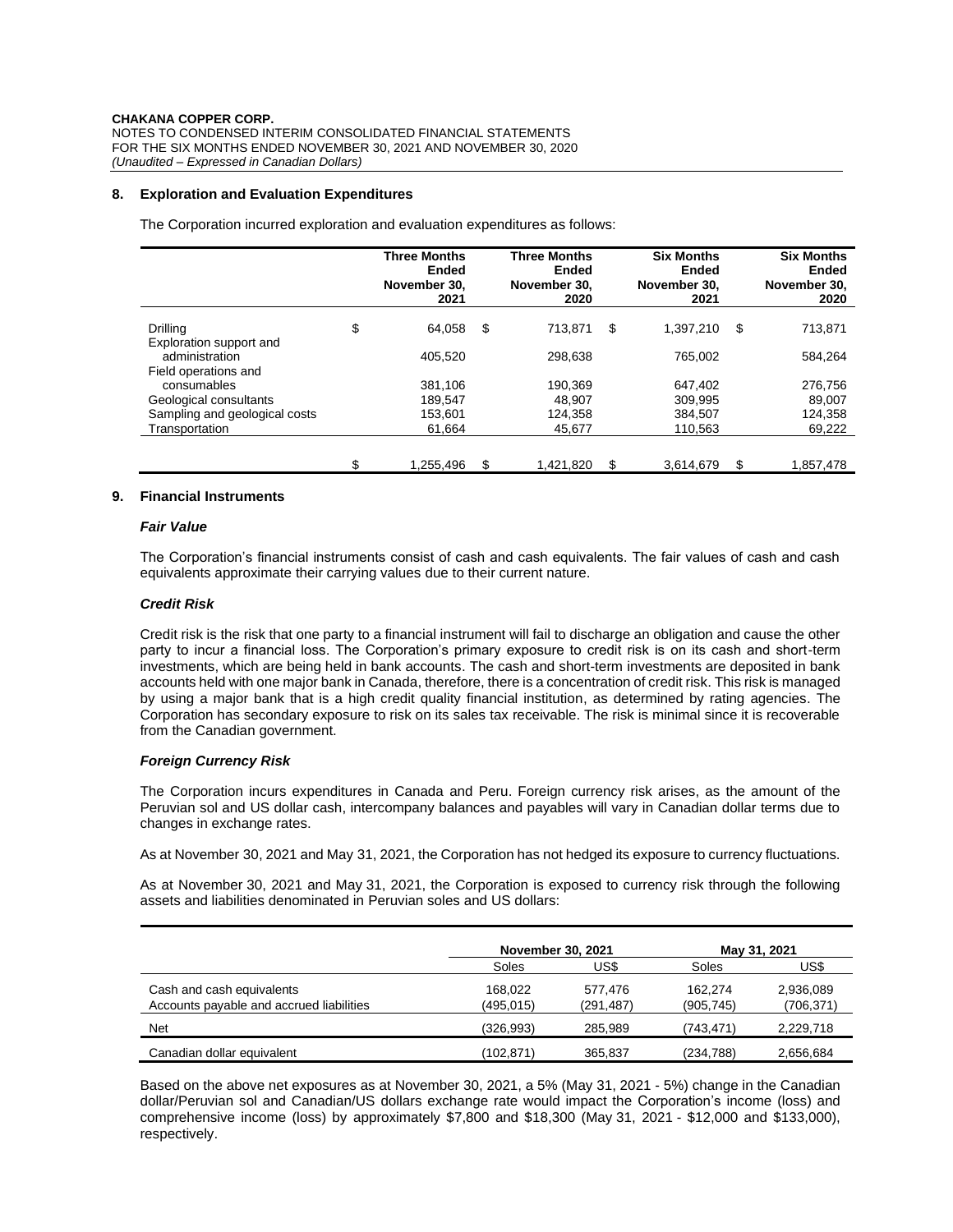**CHAKANA COPPER CORP.** NOTES TO CONDENSED INTERIM CONSOLIDATED FINANCIAL STATEMENTS FOR THE SIX MONTHS ENDED NOVEMBER 30, 2021 AND NOVEMBER 30, 2020 *(Unaudited – Expressed in Canadian Dollars)*

#### **9. Financial Instruments (continued)**

### *Interest Rate Risk*

Interest rate risk is the risk that the fair value or future cash flows of a financial instrument will fluctuate due to changes in market interest rates. The Corporation's exposure to interest rate risk relates to its ability to earn interest income on cash at variable rates. The risk is minimal.

## *Liquidity Risk*

Liquidity risk is the risk that the Corporation will encounter difficulty in satisfying financial obligations as they become due. The Corporation manages its liquidity risk by forecasting cash flows from operations and anticipated investing and financing activities. At November 30, 2021, the Corporation has cash and cash equivalents of \$3,338,226 (May 31, 2021 - \$8,675,790) and current liabilities of \$649,829 (May 31, 2021 - \$1,288,798).

# **10. Management of Capital**

The Corporation's primary objectives in capital management are to safeguard the Corporation's ability to continue as a going concern in order to provide returns for shareholders and to maintain sufficient funds to finance the development of the Soledad and Aija projects. Capital is comprised of the Corporation's shareholders' equity. The Corporation manages its capital structure to maximize its financial flexibility making adjustments to it in response to changes in economic conditions and the risk characteristics of the underlying assets and business opportunities. To maintain or adjust its capital structure, the Corporation may attempt to issue new shares, issue debt, acquire or dispose of assets, or adjust the amount of cash.

# **11. Segmented Information**

The Corporation operates in one reportable segment, the exploration and development of unproven exploration and evaluation assets. The Corporation's primary exploration and evaluation assets are located in Peru and its corporate assets, comprising mainly cash, are located in Canada. The Corporation is in the exploration stage and has no reportable segment revenues or operating results.

The Corporation's total assets are segmented geographically as follows:

|                                   | Canada          |    | Peru      |    | <b>Total</b> |  |
|-----------------------------------|-----------------|----|-----------|----|--------------|--|
| As at November 30, 2021           |                 |    |           |    |              |  |
| Current assets                    | \$<br>2,599,863 | \$ | 915,710   | \$ | 3,515,573    |  |
| Exploration and evaluation assets |                 |    | 3,154,489 |    | 3,154,489    |  |
| Property and equipment            |                 |    | 626,452   |    | 626,452      |  |
| Value-added tax receivable        |                 |    | 784,518   |    | 784,518      |  |
|                                   |                 |    |           |    |              |  |
|                                   | \$<br>2,599,863 | \$ | 5,481,169 | \$ | 8,081,032    |  |
|                                   |                 |    |           |    |              |  |
| As at May 31, 2021                |                 |    |           |    |              |  |
| Current assets                    | \$<br>8,681,889 | \$ | 222,880   | \$ | 8,904,769    |  |
| Exploration and evaluation assets |                 |    | 2,790,840 |    | 2,790,840    |  |
| Property and equipment            |                 |    | 937,745   |    | 937,745      |  |
| Value-added tax receivable        |                 |    | 558.316   |    | 558.316      |  |
|                                   |                 |    |           |    |              |  |
|                                   | \$<br>8,681,889 | \$ | 4,509,781 | S  | 13,191,670   |  |